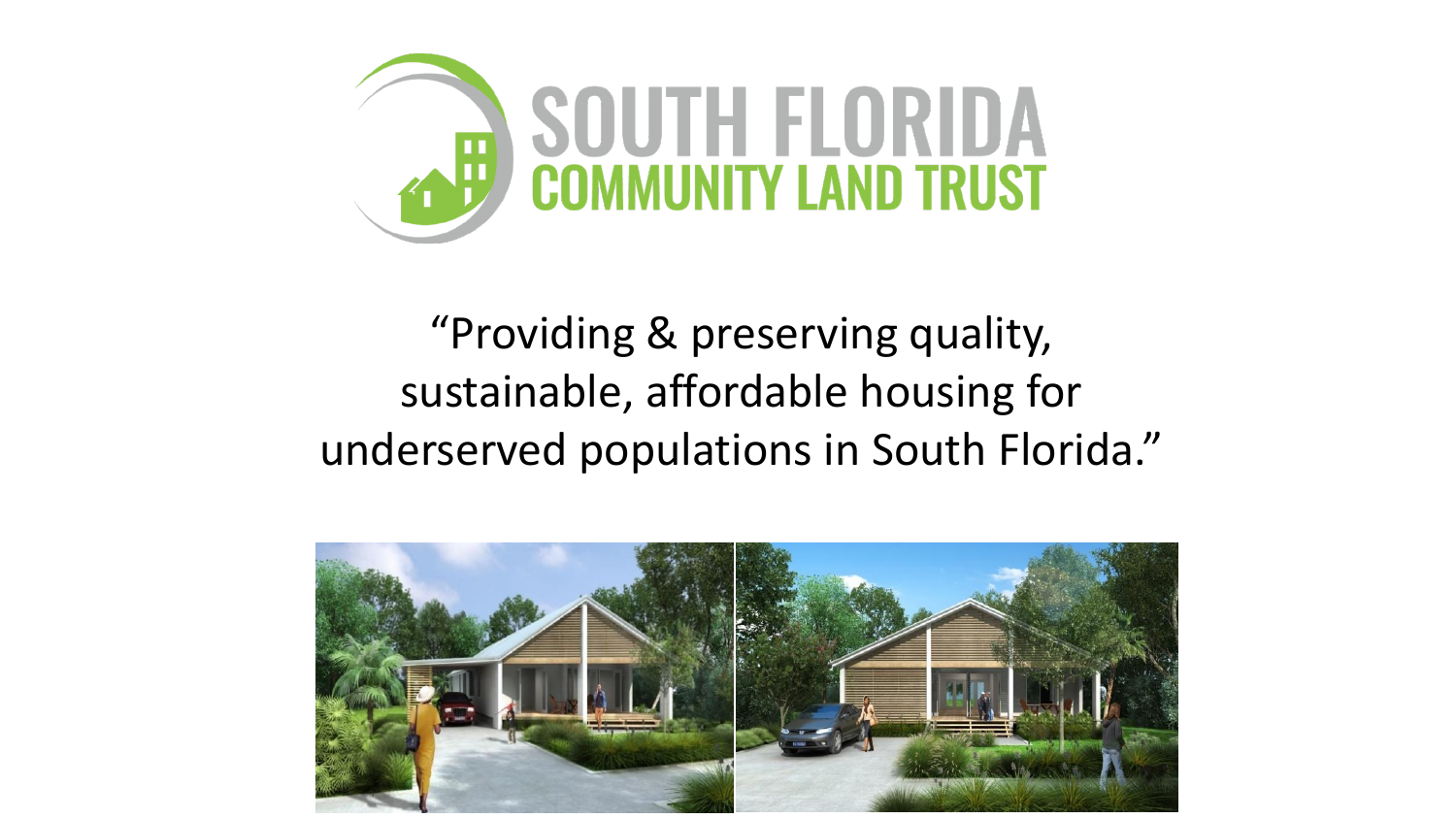## WHAT ARE COMMUNITY LAND TRUSTS (CLTs)?

- **Permanent community control & stewardship of the ground/land.**
- **Primary activities typically include single-family, multi-family, and/or commercial development.**
- **CLT conveys home ownership via a 99-year ground lease with home buyer. CLT retains permanent ownership of the ground/land.**
- **Shared equity between home owner and CLT at the time of future sale of home – preserves future affordability for lower-income buyers.**
- **Community governance on Board of Directors (typically tripartite governance on Board including renters and/or home owners).**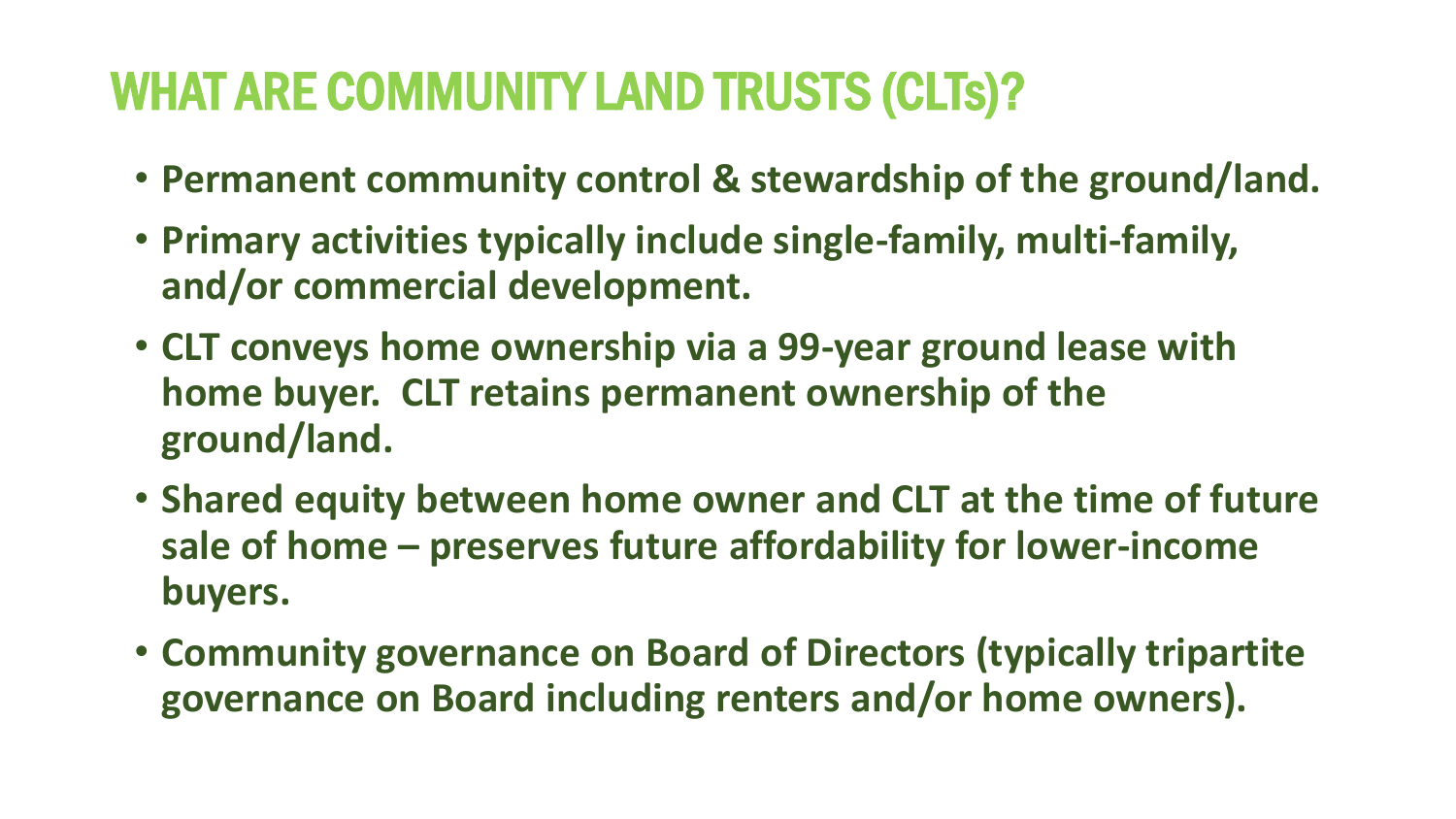## South Florida Community Land Trust CORE REAL ESTATE DEVELOPMENT VALUES

Neighborhoods of Opportunity

| • Access to Jobs &<br><b>Employment</b><br><b>Centers</b>        | • Access to Quality<br><b>Public Education</b>        | • Crime and Safety                                                                    |
|------------------------------------------------------------------|-------------------------------------------------------|---------------------------------------------------------------------------------------|
| • Proximity to<br><b>Food, Shopping &amp;</b><br><b>Services</b> | <b>• Environmental</b><br><b>Quality &amp; Health</b> | • Access to Public<br><b>Transportation</b><br><b>Nodes &amp;</b><br><b>Corridors</b> |